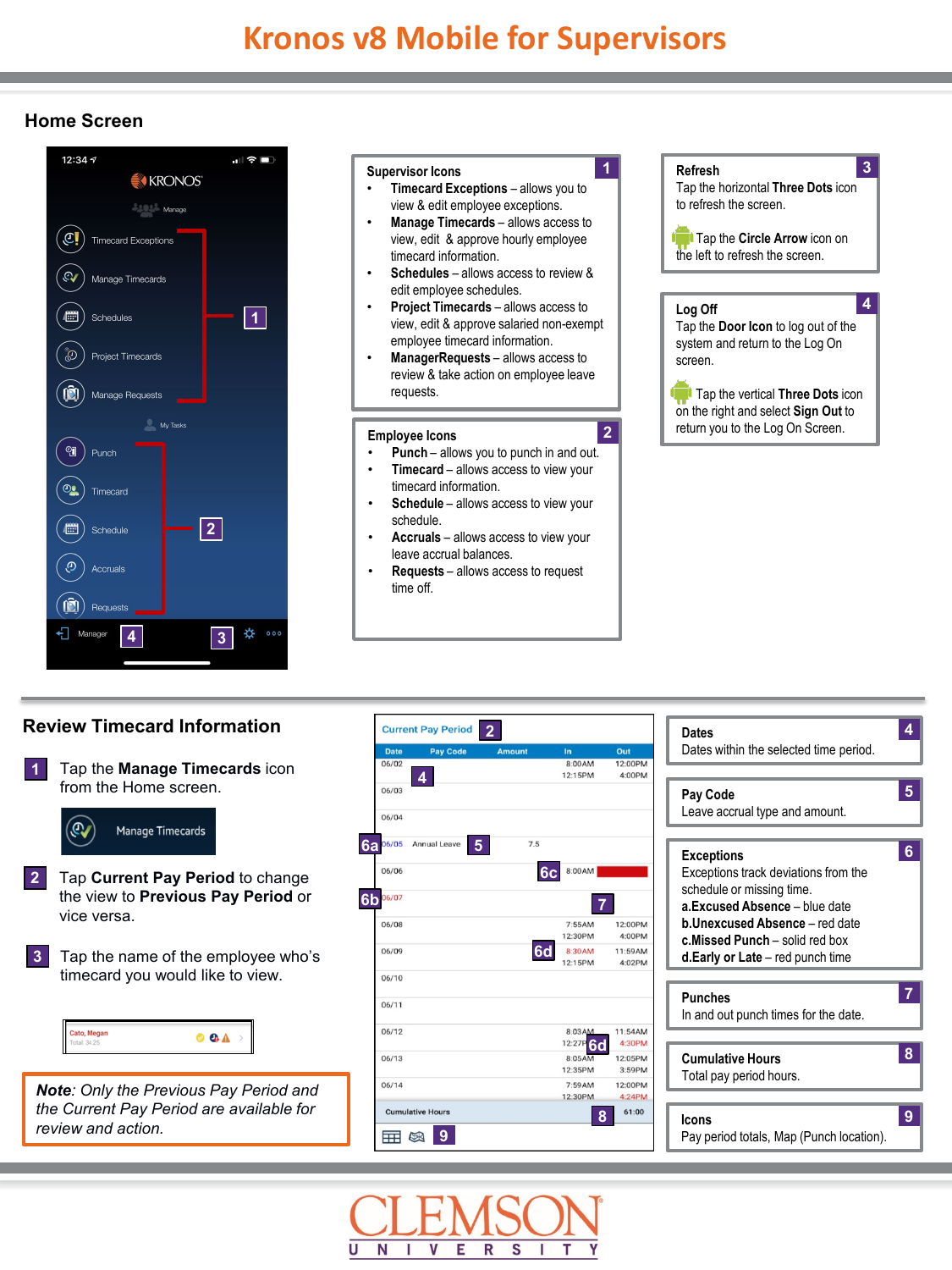

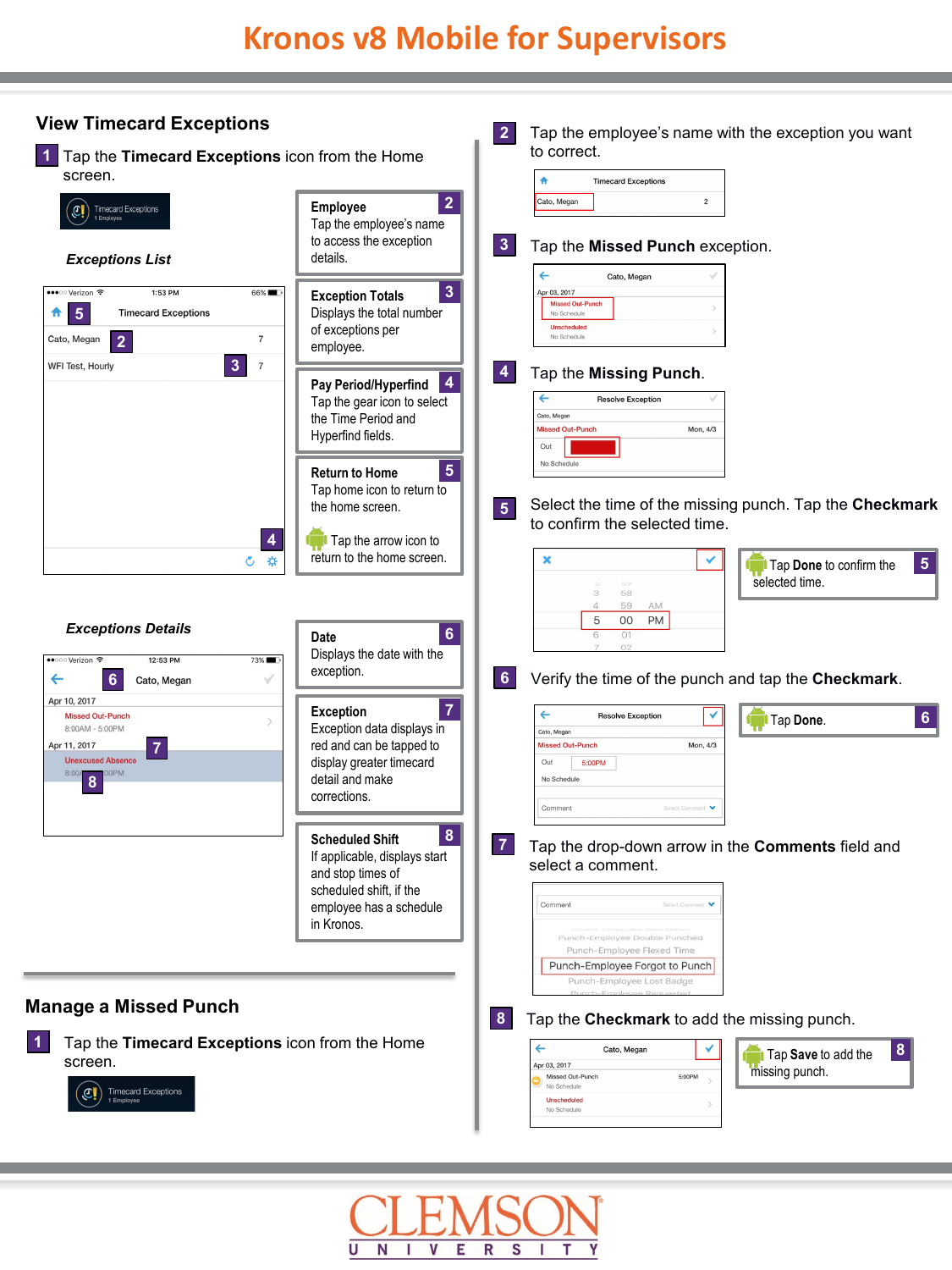| <b>Mark an Exception as Reviewed</b>                                                                                                                                                                                                                                                        | <b>Enter or Change Daily Time Worked (Salaried</b><br><b>Non-Exempt Timecard)</b>                                                                                                                  |
|---------------------------------------------------------------------------------------------------------------------------------------------------------------------------------------------------------------------------------------------------------------------------------------------|----------------------------------------------------------------------------------------------------------------------------------------------------------------------------------------------------|
| Tap the Timecard Exceptions icon from the Home<br>1<br>screen.<br><b>Timecard Exceptions</b><br>Cļ<br>1 Employee<br>Tap the employee's name with the exception you want<br>$\overline{2}$                                                                                                   | Tap the Project Timecards icon from the Home screen.<br>1<br>இ<br>Project Timecards                                                                                                                |
| to review and tap the exception you want to review.<br>←<br>Cato, Megan<br><b>Timecard Exceptions</b><br>Apr 03, 2017<br>Cato, Megan<br>$\overline{c}$<br><b>Unscheduled</b><br>No Schedul<br>Tap the drop-down arrow in the Comments field and<br>3                                        | Tap the employee's name from the list.<br>$\mathbf{2}$<br>♠<br>Manage Timecards<br>000<br>4t<br>⊡<br><b>Current Pay Period</b><br>MGR Not Approved (9)                                             |
| select a comment. Review the exception and tap the<br>Checkmark in the upper-right corner.<br>$\leftarrow$<br>✔<br><b>Resolve Exception</b><br>$\mathbf{3}$<br>Select the Reviewed<br>Cato, Megar<br>button at the bottom.<br>Mon, 4/3<br><b>Unscheduled</b><br>In<br>8:00AM<br>No Schedule | <b>Test, Employee</b><br>$\circ$ $\bullet$ )<br>Total: 24:00<br><b>Approve Clean</b><br>3 <sup>1</sup><br>Tap the field under the date you want to enter or change<br>the employee's worked hours. |
| ×<br>Comment<br>Select C<br>The exception is marked as reviewed.                                                                                                                                                                                                                            | ♠<br>☆<br><b>Project Timecards</b><br><b>Test. Non-Exempt</b><br>$\blacktriangleleft$<br>マー<br>H<br>Ø<br>Approve<br>Timecard                                                                       |
| $\leftarrow$<br>Cato, Megan<br>$\overline{4}$<br>Click the Save button at<br>Apr 03, 2017<br>the bottom.<br>Unscheduled<br>Reviewed<br>No Schedule<br><b>Manage an Unexcused Absence</b>                                                                                                    | Tue<br>Wed<br>Total<br>Transfer<br>7/15<br>7/16<br>7/17<br>17:00<br>9:00<br>Tap the <b>Edit</b> icon at the bottom.<br>4<br>Pay Code Actions<br>Date:                                              |
| 1<br>Tap the Timecard Exceptions icon from the Home<br>screen.<br><b>Timecard Exceptions</b><br>1 Employee                                                                                                                                                                                  | 7/16/2019<br>Pay Code:<br><b>Hours Worked</b><br>I<br>Done                                                                                                                                         |
| Tap the employee's name with the unexcused absence<br>$\overline{2}$<br>you want to correct.<br>Cato, Megan<br>Apr 11, 2017<br><b>Unexcused Absence</b><br>8:00AM - 5:00PM                                                                                                                  | Tap the Amount field and enter or change the number<br>$5\phantom{.0}$<br>of hours (HH:MM). Tap OK.<br>Amount<br>Pay Code:<br><b>Hours Worked</b><br>Transfer:                                     |
| Discuss with your employee the reason behind the<br>$\mathbf{3}$<br>unexcused absence. Circumstances may include<br>unapproved leave, unentered leave, or unentered time<br>worked.                                                                                                         | Amount (HH:mm): *<br><b>Effective Date:</b><br>7/16/2019<br>Cancel<br>OK                                                                                                                           |
| Take the appropriate action needed.*<br><b>4</b><br>*This step may include actions not addressed in this job<br>aid. Please contact your Kronos/Payroll liaison for<br>assistance.                                                                                                          | Tap Save.<br>$6\phantom{a}$<br>マー<br>н<br>Ø<br>E<br>Refresh<br>Approve<br>Timecard<br>Calculat<br>Save                                                                                             |
|                                                                                                                                                                                                                                                                                             | <b>THEMEONI</b>                                                                                                                                                                                    |

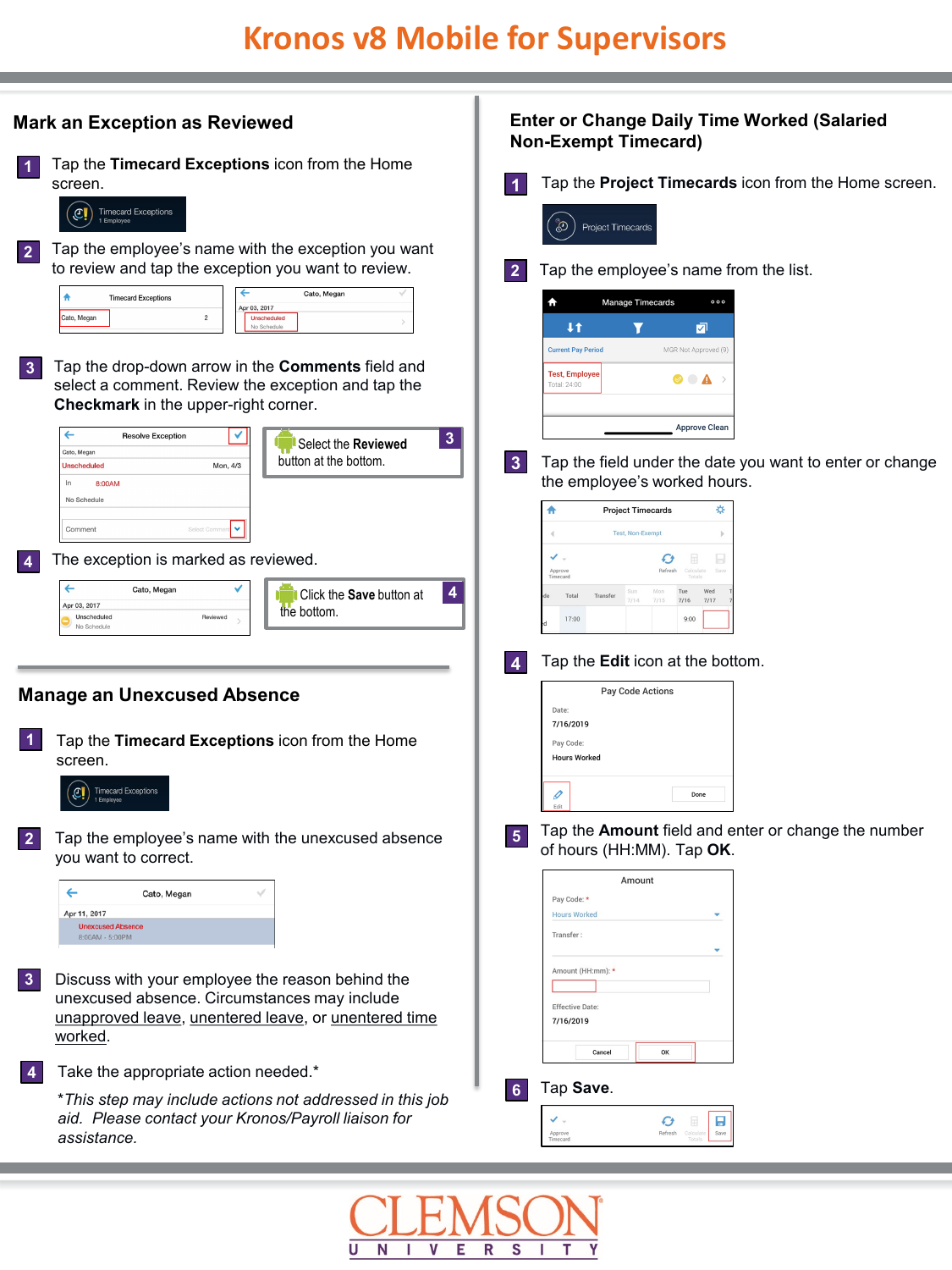# **Kronos v8 Mobile for Supervisors**

**2**